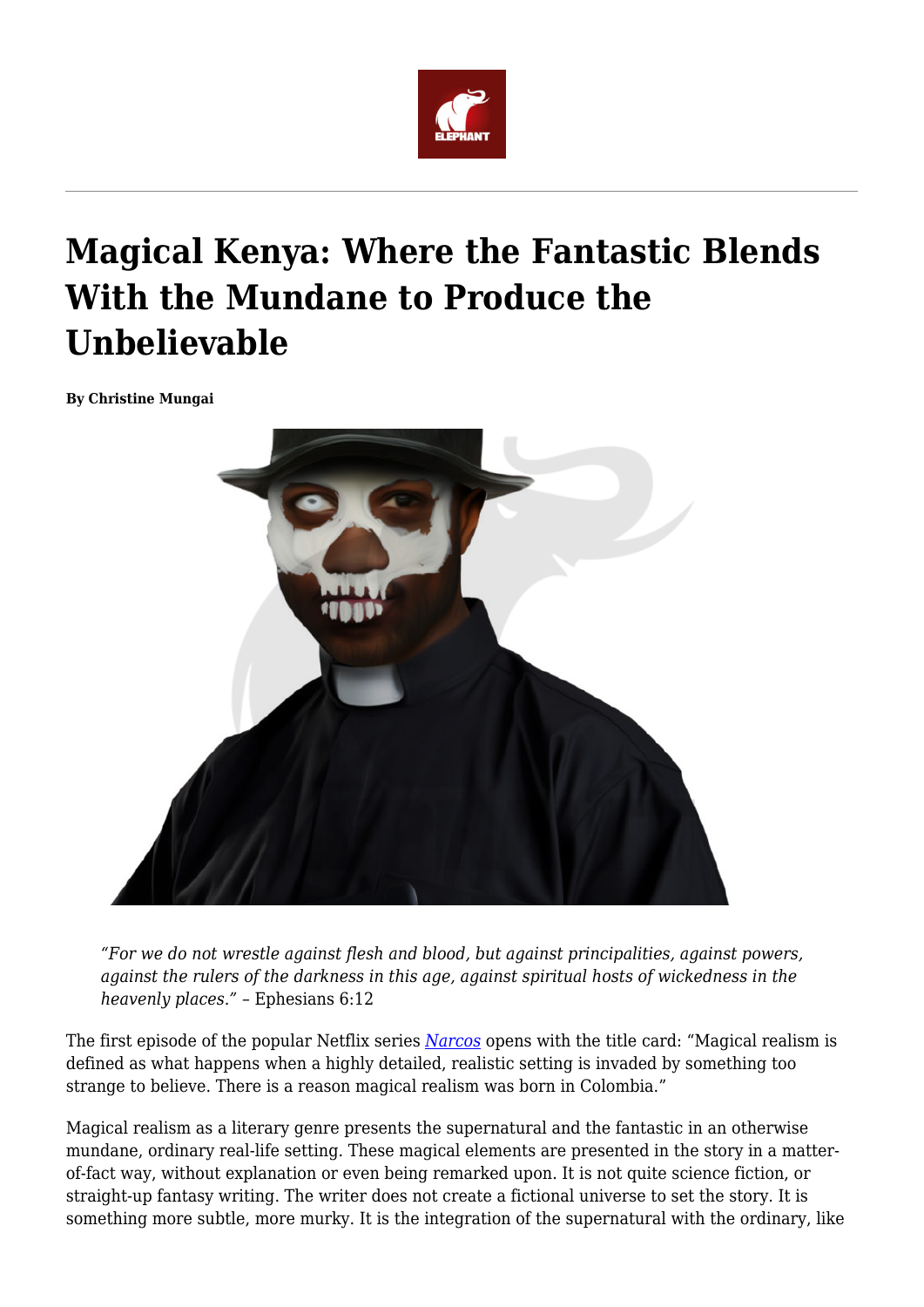the ghosts in Gabriel García Márquez's *[One Hundred Years of Solitude](https://en.wikipedia.org/wiki/One_Hundred_Years_of_Solitude)*, or Toni Morrison's *[Beloved](https://en.wikipedia.org/wiki/Beloved_(novel))*, who visit the real world without being haunting or terrifying like they would be in a classic horror movie. The reader, therefore, accepts the marvellous as normal and common.

Now in its third season, *Narcos'* story arc of notorious druglord Pablo Escobar places [his fantastic](https://www.unbelievable-facts.com/2016/05/facts-about-pablo-escobar.html) [wealth and opulence](https://www.unbelievable-facts.com/2016/05/facts-about-pablo-escobar.html) in the realm of magical realism - at one point Escobar offered to pay off Colombia's entire national debt of \$10 billion from his own pocket. His criminal enterprise was spending \$2,500 a month just on rubber bands to wrap bank notes from the proceeds of drug trafficking, and at one point was losing 10% of its income – always stashed in cash – to rats and mould. When Escobar's family was hiding from the police in a mountainside farmhouse, his daughter became ill and hypothermic, so he burned \$2million of currency notes to keep her warm.

Now in its third season, *Narcos'* story arc of notorious druglord Pablo Escobar places his fantastic wealth and opulence in the realm of magical realism – at one point Escobar offered to pay off Colombia's entire national debt of \$10 billion from his own pocket.

## WTF?!

The problem with explaining Escobar as magical is that it obscures the very real-life political processes, historical context and foreign policy strategies that make an Escobar possible. The notorious Colombian druglord comes on the scene during the Cold War, in the midst of a civil war in his country. The right-wing factions of that war have had US/CIA support almost uninterruptedly. The US/CIA supports the drug trade when it suits their political and foreign policy interests. (See the [Iran/Nicaragua Contra affair](https://en.wikipedia.org/wiki/Iran%E2%80%93Contra_affair).) Most of the profits from the drug trade went to the United States as illegal money to be laundered in CIA-linked banks.

Kidnappings, murders, and fantastic wealth are not things that "just happen" in a magical place south of Miami. [For a wonderfully insightful long read on why *Narcos* is not magical realism, see [this blog post](http://www.latinorebels.com/2016/04/30/narcos-and-why-its-not-magical-realism/) by Diana Méndez]. Still, it is difficult for most of us to grasp political processes that produce death, destruction and destitution. We see the effects, but we can't really explain what has happened. They are too big or abstract for us to grasp, and too nefarious and diabolical for us to believe.

So some turn to magical realism, an artistic attempt to capture the unbelievable in a setting where these things happen frequently. Magical realism expresses a "'Third World' consciousness," Salman Rushdie [once said,](https://www.jesperjuul.net/ludologist/2014/08/13/are-game-experiments-apolitical/) societies where "the impossibly old struggles against the appallingly new, in which public corruptions and private anguishes are somehow more garish and extreme than they ever get in the so-called 'North' where centuries of wealth and power have formed thick layers over the surface of what's really going on". Rushdie pointed out that in the works of Márquez, as in the world he describes, "impossible things happen constantly, and quite plausibly, out in the open under the midday sun".

\*\*\*

I never read Emmanuel Eni's *Delivered from the Powers of Darkness* when I was a child, but it was a hugely influential part of my Christian discourse and formation in the late 1980s and 1990s. In Christian Union meetings, in youth group discussions, in passionate sermons and testimonies, the Nigerian evangelist's influence was everywhere.

Rushdie pointed out that in the works of Márquez, as in the world he describes,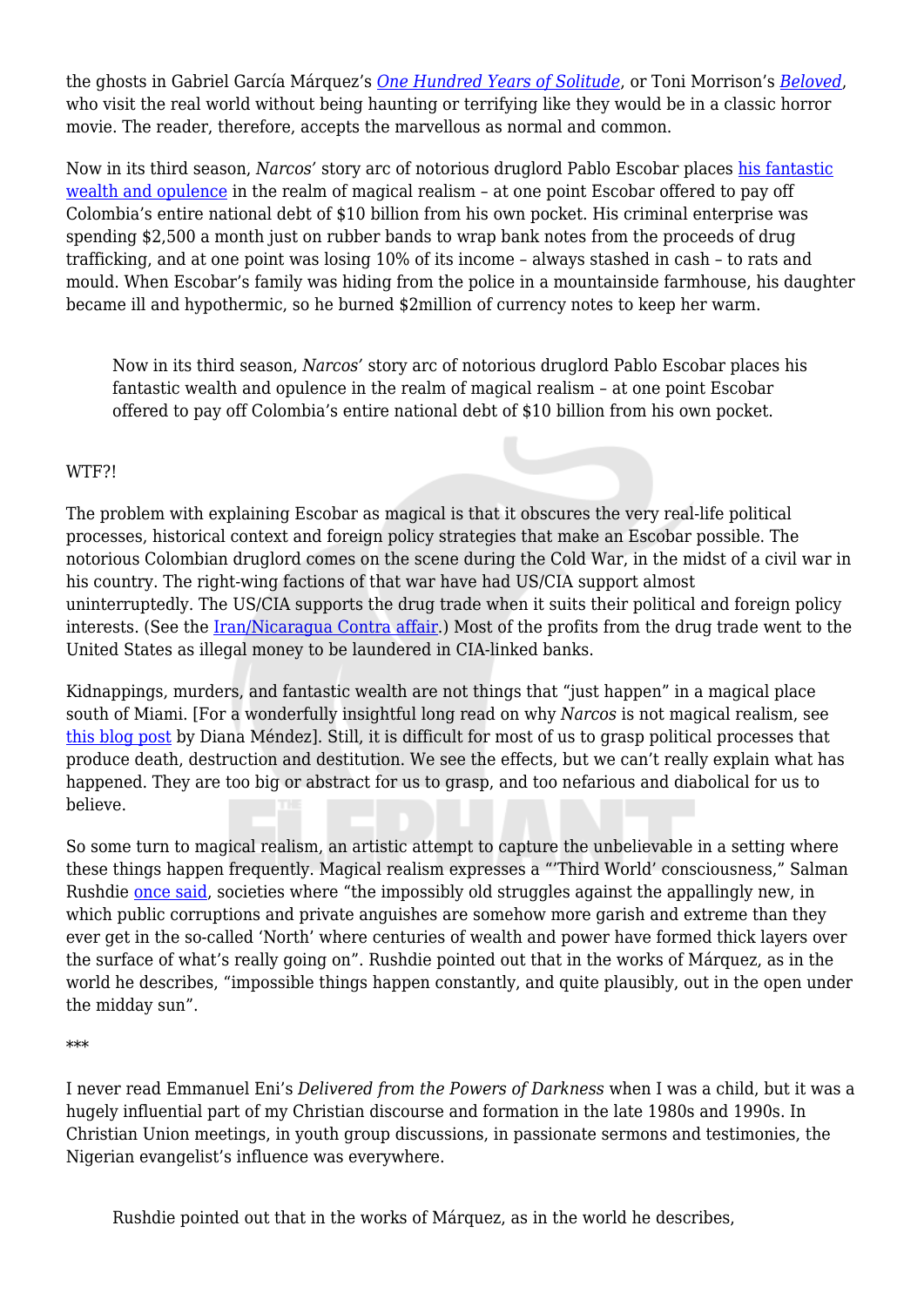"impossible things happen constantly, and quite plausibly, out in the open under the midday sun".

The plot can be summarised thus: An adolescent Eni, orphaned and insecure, is introduced into satanism by a former schoolmate who is in her twenties and improbably wealthy. The friend confesses that it is her interaction with the occult that has got her to her present status, and she introduces him to the occult congregation, many of whom are intellectuals.

Then impossible things happen – human sacrifice, teleportation, bloody rituals, shape-shifts into animal form, descending to the bottom of the sea on a staircase to meet the "Queen of the Coast", a beautiful woman with whom he seals a contract that would guarantee him riches, and so on. (Eni constantly reminds the reader that these were real events, happening in his physical form.)

The second half of the book deals with his conversion: He meets Jesus Christ himself –who he describes as a beautiful man. After the powers of darkness have been exorcised, he becomes an active member of the Assemblies of God church.

I recently conducted a very unscientific survey on Twitter, asking followers what they remembered about the book; what it felt like to read and talk about it. "Scary", "chilling', "terrifying", came up again and again.

Others said: "I'm still haunted by it"; "stayed up all night afraid of the darkness"; "so confused…it took me a long time to recover". "It was one of those books that was passed around in class. Hastily read in rounds during preps," KipropKimutai (@Tiboron) tweeted.

But this wasn't the kind of fear one feels in a fictional horror film, which can nervously be laughed away once the credits start rolling. The real terror of the stories of satanic riches – of which Eni's tale was just one of an entire genre of books, movies, sermons and devotionals – was in the way the supernatural and the quotidian were colliding in a way that was fantastic yet…plausible. For most people who read the tale, there was something you just couldn't shake off.

The narratives of satanic riches are plausible for two reasons. First, the fact that they are confessional actually adds to their credibility – if one confesses to doing despicable deeds which no one would ever like to be accused of, that makes the confession very credible. "For anyone who admits to having killed others by witchcraft or done harm to people must indeed be telling the truth. Since Eni admits to having killed, the rest of the story is taken at face value," researcher Birgit Meyer [argues](https://www.researchgate.net/publication/231984378_%27Delivered_from_the_Powers_of_Darkness%27_Confessions_of_Satanic_Riches_in_Christian_Ghana).

But second is the fact that a crucial element of the stories of satanic riches was the sacrificing of one's reproductive capacity (the devil would make one barren in exchange for riches) or sacrificing of actual loved ones, such as a spouse, child or relative. The crux of the story is that money is never obtained for nothing, but always in exchange for a human being, preferably a blood relative or spouse, or a future offspring.

In the context of a collapsing economy and dilapidation of social services – as was happening in most of Africa at that time in the 1980s and 1990s – the family is the only meaningful social safety net for most people. Therefore, it is not a huge imaginative leap to argue that the only way one could become rich in that context is by neglecting one's loved ones, by ignoring pleas for help from poorer relatives, by meanness and avarice. Only an individual who has become atomised and who is disconnected from the wider community is willing to sacrifice other people's lives for wealth; everyone else is likely to be drained by the competing demands of spouses, children and extended relations. Magical realism tells us that whether that sacrifice is literal or metaphorical is not the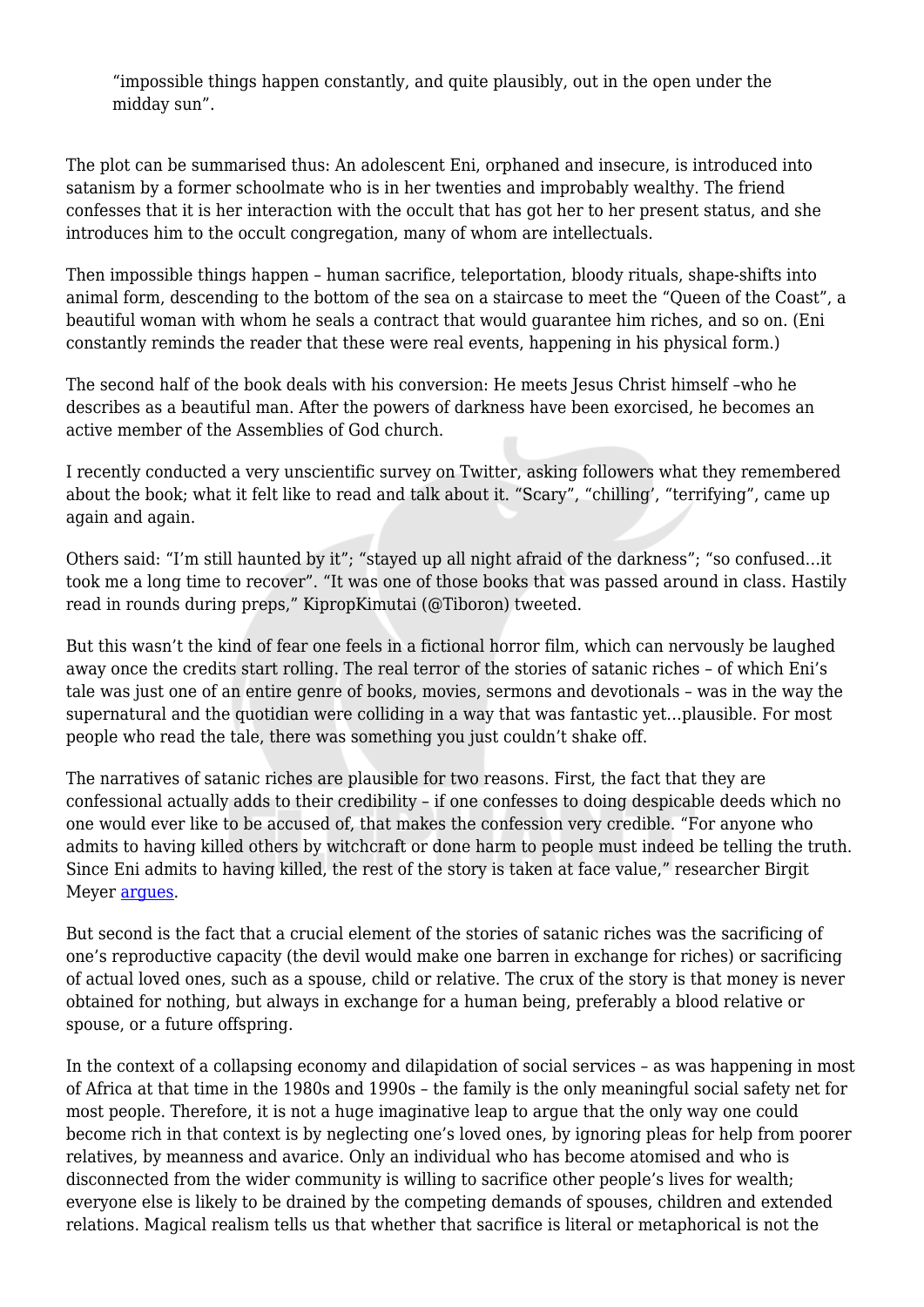point; the point is that something is off; something doesn't add up, *some evil is at work here*.

People can sense the dehumanising logic of capitalism that discards real human lives with alarming indifference. It is the logic that allows an accident victim to die a wholly preventable death because a cash deposit has not been paid for a bed in ICU. It is the logic that makes it okay to have a country where pastoralists are ejected from their own land because they are not "contributing to the economy", as was [once said](https://globalvoices.org/2017/06/24/in-a-guardian-story-about-an-environmental-conflict-in-kenya-the-white-saviour-rides-again/) of the pastoralists in Laikipia. It is the logic that produces a Kenya [where less than](https://www.oxfam.org/en/even-it/kenya-extreme-inequality-numbers) 0.1% of the population (8,300 people) owns more wealth than the bottom 99.9% (more than 44 million people). It is the logic that reduces all human activity to a form of economic calculation, dismissing love, empathy and care as powerful but unfortunate delusions. It is a form of creating that actually destroys creation, in the words of Prof. Willie J. Jennings of Yale University. "This is not the logic of breaking eggs to make omelettes. The horror here is distorting the bodies of chickens to maximise egg production unto death. This logic drives creation towards death." By keeping track of the trail of blood that taints every exploitative capitalistic success story, the stories of satanic riches are, in a way, a site of resistance.

People can sense the dehumanising logic of capitalism that discards real human lives with alarming indifference. It is the logic that allows an accident victim to die a wholly preventable death because a cash deposit has not been paid for a bed in ICU. It is the logic that makes it okay to have a country where pastoralists are ejected from their own land because they are not "contributing to the economy"

#### \*\*\*

In 1994, the then President Daniel arap Moi established the Devil Worship Commission following a sustained campaign by the church, supported by the media, that the existence and extent of devil worship in Kenya should be investigated. The devil worship inquiry was triggered by a claim by the head of the Anglican Church that educational institutions in Kenya were in danger of being taken over by devil worshippers and that parents should be wary of which schools they take their children to.

On 21st August 1993, the Minister for Education issued a directive to expel all devil-worshipping children from public schools. The following day, in reaction to the minister's directive, the *Daily Nation,* in an editorial, stated that parents needed to be told more about devil worship so that they could avoid taking their children to schools where it is practised.

The momentum had begun. A few months later, the *Standard*, citing an education official, said that devil worship was rampant in Western Kenyan schools, and another official said the same about schools in Taita Taveta district. Eventually, the issue made it to the floor of Parliament when two MPs called on the Minister of Education to institute a probe into devil worship, which was "threatening public schools".

The following day, the *Daily Nation* joined in and, in an editorial, claimed that "time seems to have come for a serious inquiry into the whole diabolical business, if only for peace of mind of many parents." Vice President George Saitoti reiterated the same two days later, decrying the rise in devil worship in Kenya. Church leaders, members of parliament, and ordinary Kenyans – sometimes through angry letters to the editor – continued to pile on the pressure.

On 20th October 1994, President Moi announced that a commission of inquiry would be formed to look into the matter of devil worship in Kenya. He noted the ongoing public discourse on devil worship and said, "If these reports are true, then this obnoxious and ungodly practice must be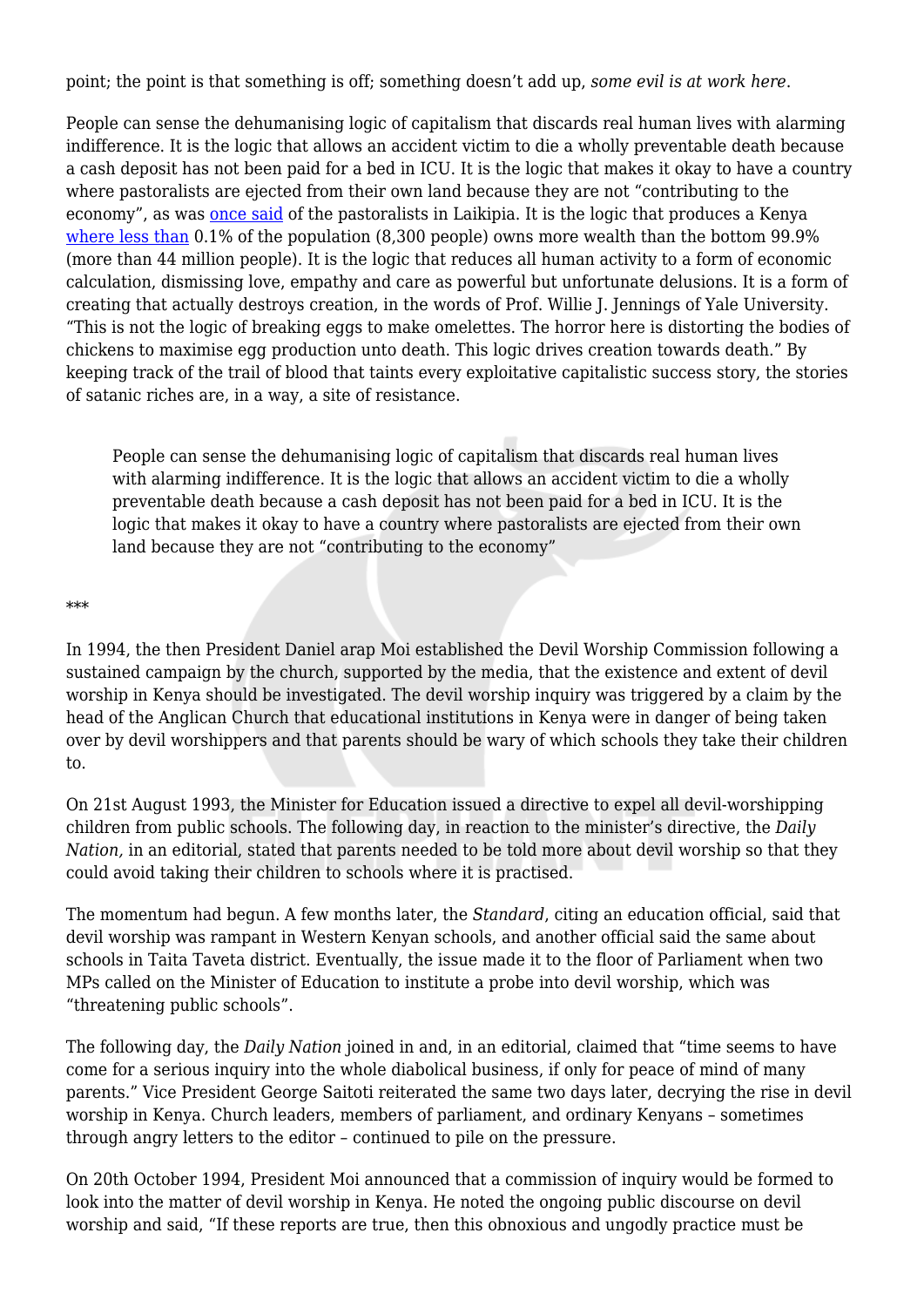## checked."

The *Daily Nation* carried in its editorial the headline, "Here is a most welcome probe", in reference to the Commission. The editorial claimed that the setting up of an official inquiry was the right thing "given the emotive nature surrounding the issue of Satanism". It added that the inquiry "is welcome as its aim is to remove the murkiness that has surrounded allegations of existence of this practice and the fear it has generated among parents, church leaders and ordinary people".

It is not a coincidence that this fear-mongering was happening in Moi's Kenya. Magical realism was happening in real life at that time, the fantastic and the mundane existing side-by-side. A 25-year-old named Kamlesh Pattni somehow contrived an audacious financial buccaneering scheme that promptly drained Kenya of 10% of its Gross Domestic Product. The scheme, dubbed the Goldenberg Scandal, began in 1991, almost immediately after the Kenya government, following directions from the IMF, introduced measures to reform the economy and increase international trade and investment.

Precisely how they did it – by manipulating regulations on export compensation in an economy strapped for hard currency – is complicated to explain (See this [wonderfully detailed article](https://oldsite.issafrica.org/uploads/Paper117.pdf) by Peter Warutere, one of the leading financial journalists who covered the too-crazy-to-believe scandal as it unfolded.) By all accounts, Goldenberg was a high-level conspiracy "by senior officials of the Moi administration, together with local and international wheeler-dealers who ostensibly capitalised on the government's desperation for foreign exchange and the greed of Moi's cronies. These cronies displayed an insatiable appetite for plundering the economy even when it was flat on its back," wrote Warutere.

The effects of the scam – even though it is difficult to explain how it had happened – were obvious to everyone. Interest rates rose to a stunning 80% per annum. Goldenberg tore through Kenya's political, economic and social fabric, plunging Kenya into a decade of recession and decay. By one estimate, [it will take three generations](https://www.nation.co.ke/news/How-Goldenberg-scandal-was-hatched-and-executed-/1056-1628532-8k2yos/index.html) for Kenya to fully recover from the effects of the scheme.

When you have a generation of parents who cannot adequately explain why they are unable to afford their children a better life than they had, the discourse of "generational curses" gains power. It must be the devil, and in a way, they are right.

### \*\*\*

*"The weapons we fight with are not the weapons of the world. On the contrary, they have divine power to demolish strongholds. We destroy arguments and every proud obstacle raised up against the knowledge of God… "* **2 Corinthians 10:4**

When you have a generation of parents who cannot adequately explain why they are unable to afford their children a better life than they had, the discourse of "generational curses" gains power. It must be the devil, and in a way, they are right.

In today's Kenya, we are constantly bombarded with the fantastic and the unbelievable, but delivered to us in the implausibly dry and composed tones of the evening news. Everything seems normal – the lights; the blue, orange or brown set; the TV station logo in the corner of the screen; the scrolling ticker tape of news highlights at the bottom.

But the words being spoken are in the realm of the absolutely fantastic: billions of shillings being [carted away](https://www.businessdailyafrica.com/news/Kabura-took-out-sacks-of-cash-without-security/539546-3437948-ukq7txz/index.html) in sacks in broad daylight; poisoned sugar that [may or may not be](https://www.standardmedia.co.ke/article/2001289208/report-reveals-seized-sugar-contains-mercury) on your table right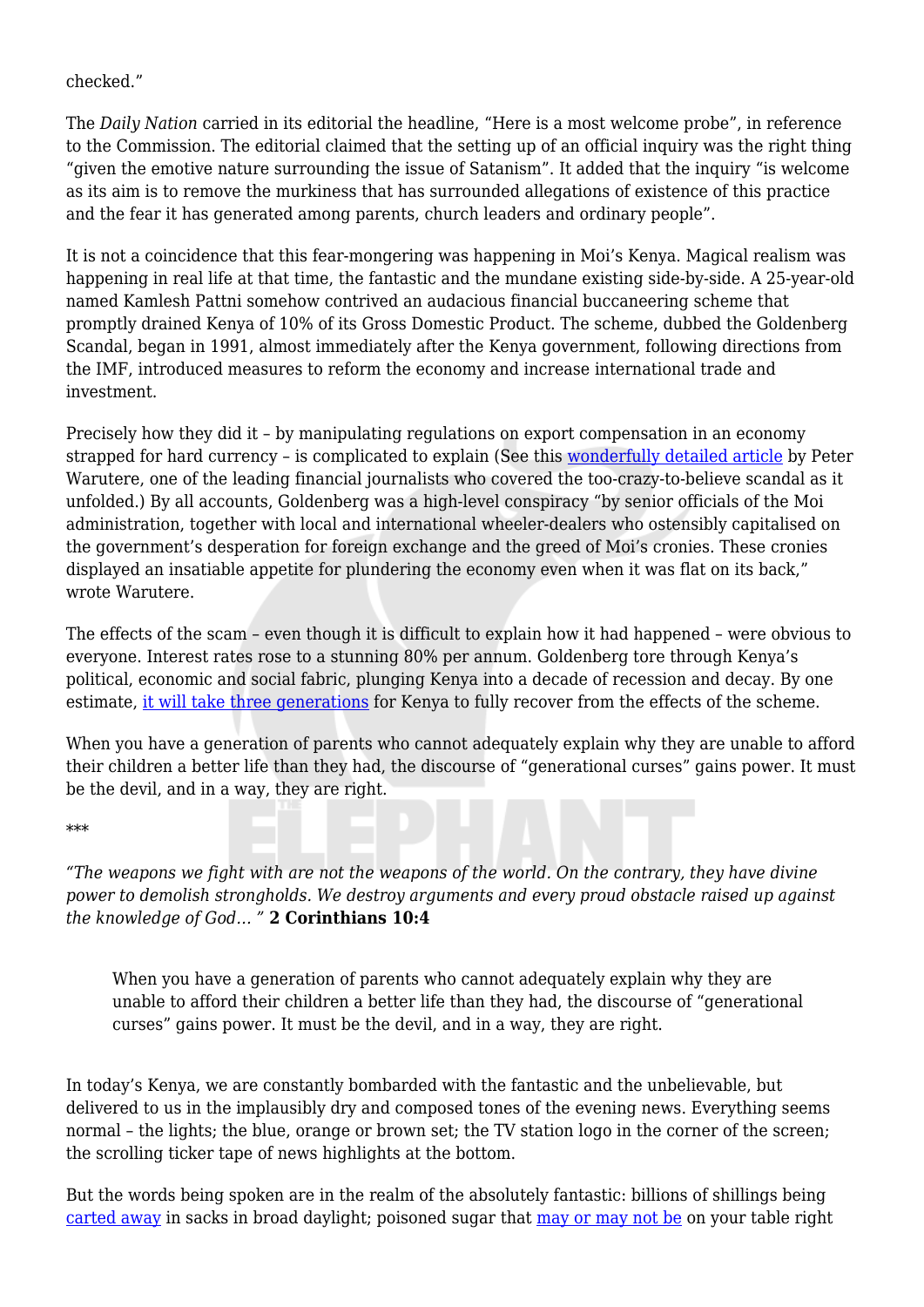now; a man eating *githeri* [getting](https://www.nation.co.ke/news/Mixed-fortunes-of-instant-fame-for--Githeri-Man--/1056-4697886-2mv69y/index.html) a Head of State Commendation; horrible sexual abuse of children, babies, grandmothers; murders of wives, husbands, entire families; a probably unlicensed, collapsed dam that [sweeps nearly 50 people](https://www.nation.co.ke/counties/nakuru/Damned-dams--Report-blames-State-for-Solai-tragedy/1183314-4651142-n3b004z/index.html) to their death, just like that. On and on.

No one flinches. No one's voice breaks. No Kanye West blurting out "George Bush doesn't care about black people!" No one seems on the edge of tears. Perhaps that's the truly amazing thing – the objectivity and professionalism with which we are calmly reporting our own death and destruction.

Theologian Emilie Townes describes the fantastic as [living] in those moments of uncertainty when it is not clear if what we perceive or experience is an illusion of the senses (which makes it a product of the imagination and the laws of the world remain intact), and when we detect that the event has actually taken place but laws unknown to us control reality.

Yet the fantastic is much more; it is also being comfortable with the supernatural or what may seem supernatural to others. In other words, the fantastic may be the everyday for those who *live in it*. They may not find the presence of ghosts or shifted realities unusual.

For me, the fantastic – and especially those obscure, real-world processes that produce suffering and evil – can be distilled into the notion of strongholds, powers and principalities that the New Testament talks about in 2 Corinthians 10 and in Ephesians 6.

Structures of domination and oppression that are too big and too nefarious for us to grasp, the ones that make the unbelievable frequently invade our daily lives, are those powers and principalities talked about "in high and low places". They reproduce evil with alarming regularity, sometimes even without the malicious participation of those involved.

Here are some examples. The Brand Kenya master plan describes Kenya as "an exotic destination that is surprisingly familiar, where people and nature live in harmony alongside ambitious economic developments". Wandia Njoya [has critiqued](https://www.theelephant.info/features/2018/08/16/invisible-citizens-branding-kenya-for-foreign-investors-and-tourists/) this racist, self-loathing logic that makes Kenyans see their own country as an investment destination for foreigners first, and the needs of Kenyan citizens way down the priority list – after all, they are just living "alongside" economic developments. Which is why a minister can be more concerned about what foreign tourists will think about us than that mercury in sugar that might be poisoning Kenyans.

Rasna Warah [has written](https://www.theelephant.info/features/2018/07/12/nairobi-a-city-in-which-contempt-for-the-resident-is-everywhere-apparent/) about Nairobi as a city where "contempt for the resident is everywhere apparent", where more than 80% of trips are made on foot, bicycle or by public transport, yet the lack of adequate pavements and bicycle paths has resulted in unnecessary deaths of pedestrians and cyclists; in fact, cycling and walking are considered among the most dangerous forms of transport in Kenya.

Darius Okolla [has argued](https://www.nairobicool.com/index.php/books-and-review/285-the-myth-of-meritocracy-and-social-mobility) that social mobility in Kenya is a figment of our imagination – less than half a million Kenyans are middle class, in a population of more than 44 million, and 85% of Kenyans will remain in the social class they were born in. Yes, there is always the anecdotal and inspirational rags-to-riches story, of the charcoal to gold variety, but the vast, vast majority of poor people will remain poor, as a result of a non-existent and dysfunctional public sector.

I could go on and on.

There are forces at work here that make us hate ourselves and each other, that make us express more sympathy for buildings than for human beings, as Kiambu governor Ferdinand Waititu did recently when he pleaded that buildings built on riparian land be spared from demolitions and that the rivers be moved instead. Yet he expressed no such sympathy for the thousands of human beings being evicted from their homes in Kibera at the crack of dawn to make way for a road, against a